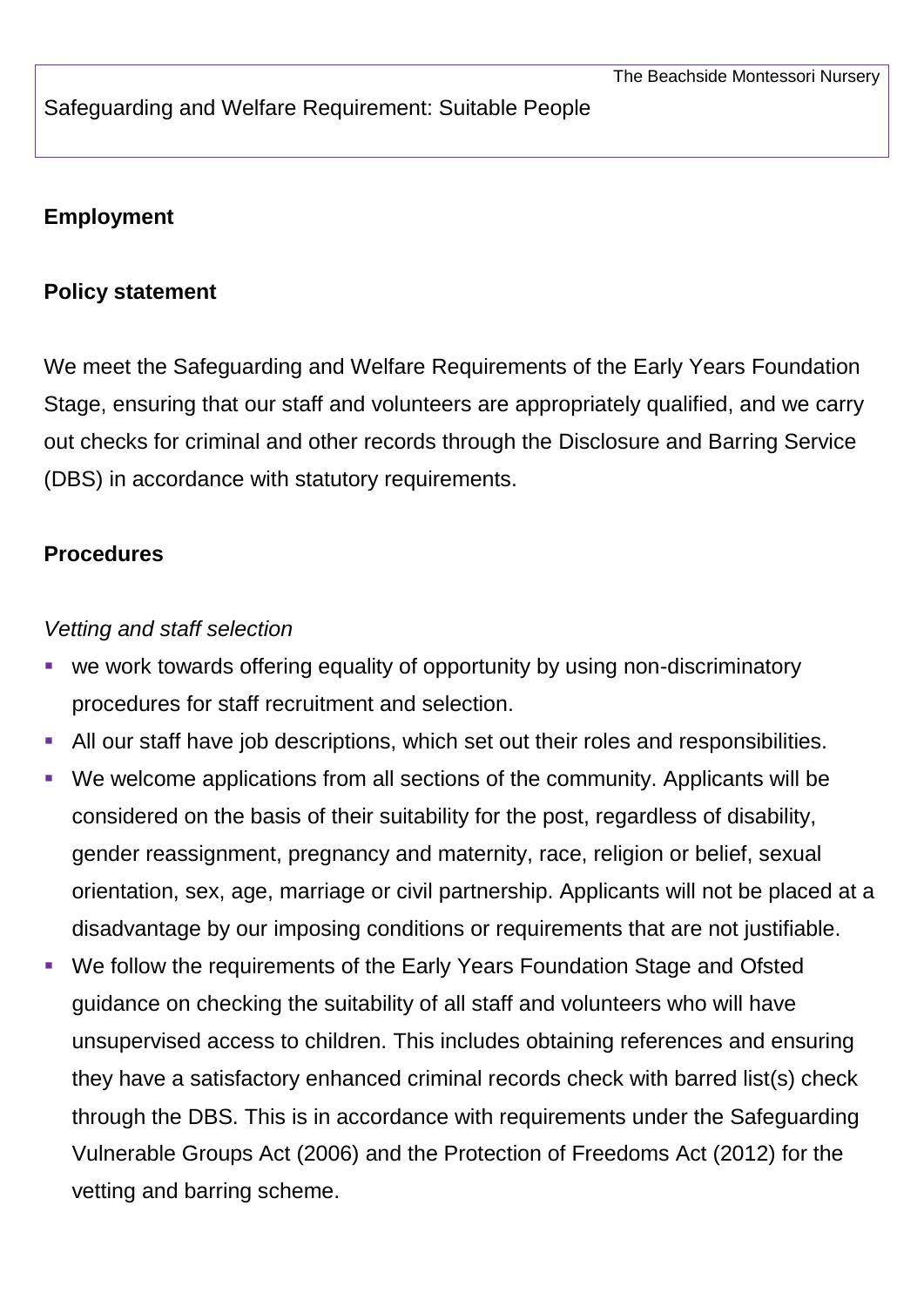- Where an individual is subscribed to the DBS Update Service we carry out a status check of their DBS certificate, after checking their identity and viewing their original enhanced DBS certificate to ensure that it does not reveal any information that would affect their suitability for the post.
- We keep all records relating to the employment of our staff and volunteers; in particular those demonstrating that suitability checks have been done, including the date of issue, name, type of DBS check and unique reference number from the DBS certificate, along with details of our suitability decision.
- We require that all our staff and volunteers keep their DBS check up-to-date by subscribing to the DBS Update Service throughout the duration of their employment with us.
- Our staff are expected to disclose any convictions, cautions, court orders, reprimands and warnings which may affect their suitability to work with children – whether received before, or at any time during, their employment with us.
- We obtain consent from our staff and volunteers to carry out on-going status checks of the Update Service to establish that their DBS certificate is up-to-date for the duration of their employment with us.
- Where we become aware of any relevant information which may lead to the disqualification of an employee, we will take appropriate action to ensure the safety of children. In the event of disqualification, that person's employment with us will be terminated.

# *Notifying Ofsted of changes*

 We inform Ofsted of any changes to our Registered Person owner(s) and/or our manager.

# *Training and staff development*

 Our manager and deputy hold the CACHE Level 3 Diploma for the Children and Young People's Workforce or an equivalent qualification and at least half of our other staff members hold the CACHE Level 2 Certificate for the Children and Young People's Workforce or an equivalent or higher qualification.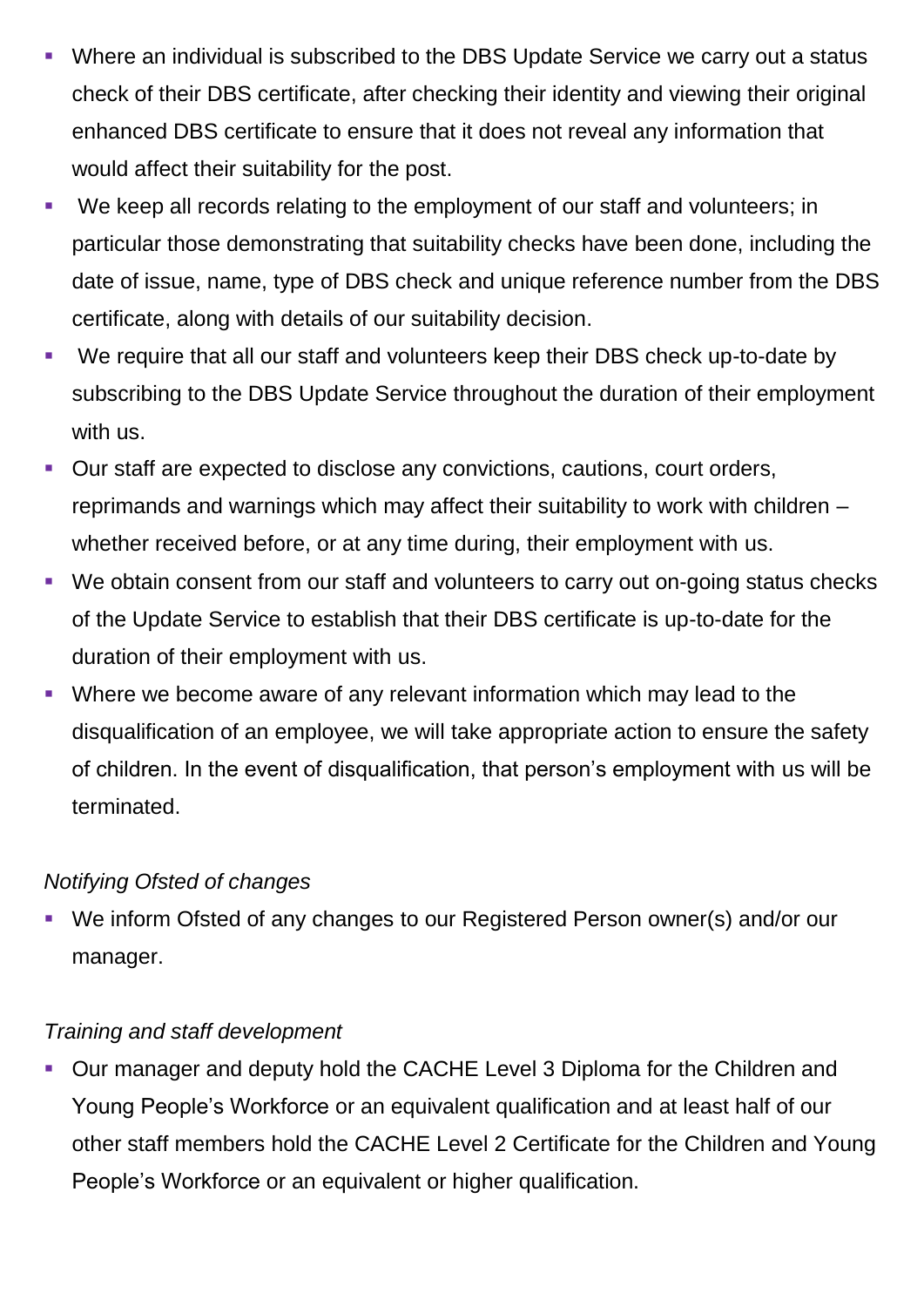- We provide regular in-service training to all our staff whether paid staff or volunteers through different agencies.
- **Our budget allocates resources to training.**
- We provide our staff with induction training in the first week of their employment. This induction includes our Health and Safety Policy and Safeguarding Children and Child Protection Policy. Other policies and procedures are introduced within an induction plan.
- We support the work of our staff by holding regular supervision meetings and appraisals.
- We are committed to recruiting, appointing and employing staff in accordance with all relevant legislation and best practice.

# *Staff taking medication/other substances*

- **If a member of staff is taking medication which may affect their ability to care for** children, we ensure that they seek further medical advice. Our staff will only work directly with the children if medical advice confirms that the medication is unlikely to impair their ability to look after children properly.
- Staff medication on the premises will be stored securely and kept out of reach of the children at all times.
- If we have reason to believe that a member of our staff is under the influence of alcohol or any other substance that may affect their ability to care for children, they will not be allowed to work directly with the children and further action will be taken.

## *Managing staff absences and contingency plans for emergencies*

- Our manager organises our staff annual leave so that ratios are not compromised.
- Where our staff are unwell and take sick leave in accordance with their contract of employment, we organise cover to ensure ratios are maintained.
- Sick leave is monitored and action is taken where necessary, in accordance with the individual's contract of employment.